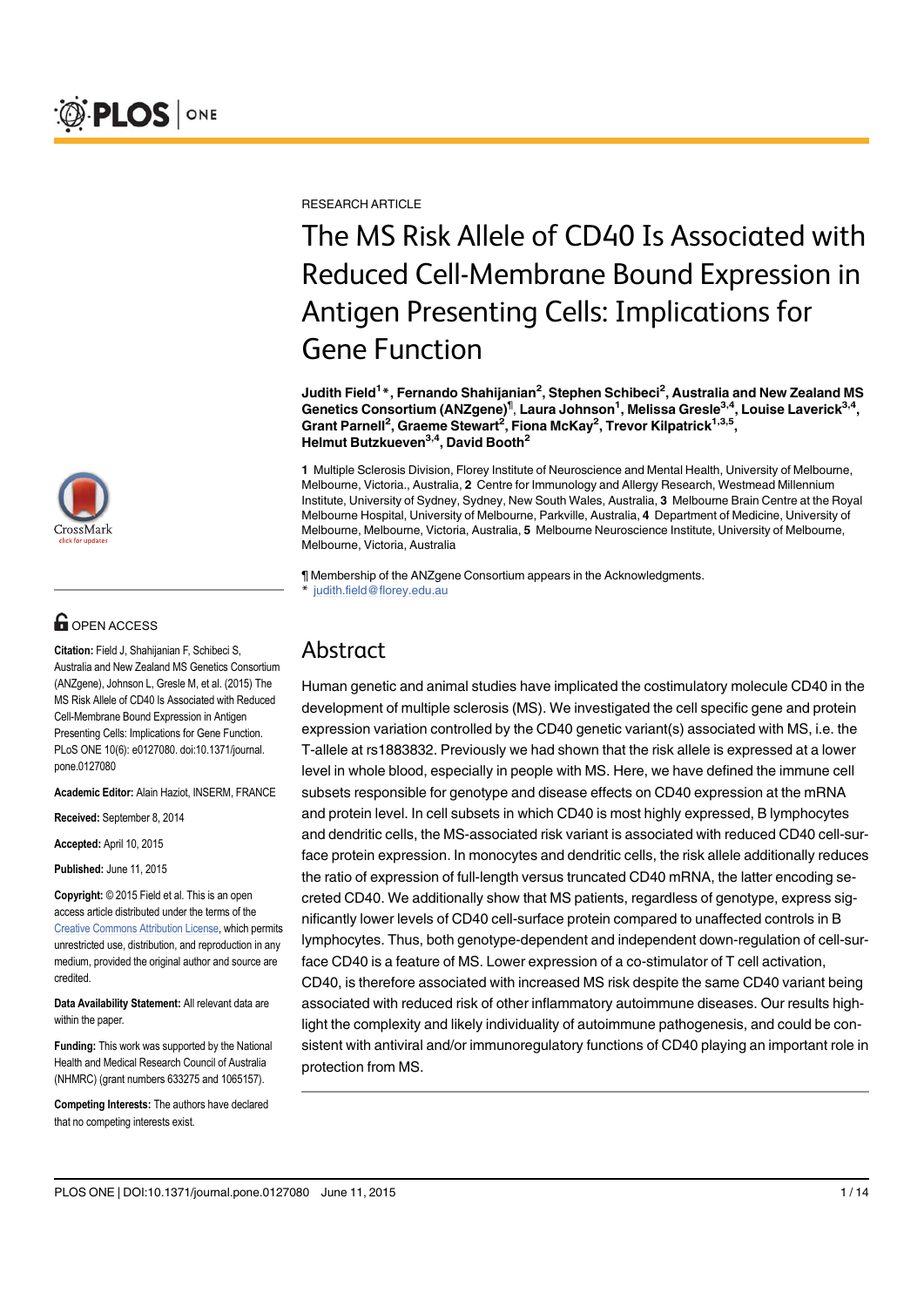#### Introduction

The CD40 gene has been previously identified as a risk gene for multiple sclerosis (MS)  $[1-4]$ and other autoimmune diseases, including Graves' disease (GD) [5–8], rheumatoid arthritis (RA)  $[9-12]$ , systemic lupus erythematosus (SLE)  $[13]$  and Crohn's disease (CD)  $[3]$ . CD40 is an important co-stimulatory molecule expressed on the surface of a variety of antigen presenting cells (APCs) including dendritic cells (DCs) and B-lymphocytes, as well as cells of the innate immune system such as macrophages and microglia. CD40 has previously been shown to play a role in the development of animal models of autoimmune demyelinating disease. Depletion by antagonistic antibodies  $[14–16]$  or ablation (gene knock-out)  $[17]$  of CD40 expression results in amelioration of disease, highlighting the importance of the secondary activation signal in these inflammatory models. More recently, over-expression of CD40 in the thyroid has been shown to lead to spontaneous induction of hyperthyroidism in a murine model [18].

While GD and RA are associated with the major allele at rs1883832 (C) associated with increased CD40 expression [5,6] and therefore might be predicted to enhance a pro-inflammatory environment/response [19], the risk allele for MS at rs1883832 (T, minor allele) is associated with reduced CD40 expression [1,20]. Although there are many SNPs in linkage disequilibrium (LD) with rs1883832, it is possible that rs1883832 itself mediates the functional effects of this LD block. It is located at -1bp of the transcription start site (TSS) within the Kozak consensus sequence, in which the major C allele has been shown to lead to enhanced efficiency of translation of the corresponding gene transcript  $[5,6]$ . However it is entirely possible that other SNPs in the LD block may be contributing to or causing the functional effect driving association with disease susceptibility. In addition, the effects of individual SNPs on expression of CD40 may, as for other immune cell genes, be highly dependent on context (i.e. inflammation) and cell subset.

Previous studies have suggested that CD40 expression is increased at the mRNA level in peripheral blood mononuclear cells (PBMC) in MS compared to healthy/non-MS controls [21], but is not different in cultured B lymphocytes or monocytes at the protein level [22]. However, these studies involved small cohorts of varying disease duration and disease course (including secondary progressive MS and primary progressive MS), and/or subjects concurrently treated with disease-modifying therapies, all of which could potentially effect CD40 expression.

In this study, we used a relatively large cohort of untreated MS patients and unaffected controls to investigate the effect of genotype on expression of peripheral blood mononuclear cell types that produce the highest levels of CD40: B lymphocytes and monocytes. As other antigen presenting cells (APCs) are rare in blood, but the APCs from secondary lymphoid organs and tissues have the highest expression of CD40 of all subsets analysed in published databases (www.immgen.org, www.biogps.org), we also used in vitro differentiation of monocytes to produce dendritic cells representative of these cell types. Further, we examined the effect of disease on CD40 expression in B-lymphocytes and monocytes freshly isolated from the peripheral blood of MS patients with relapsing-remitting MS (RRMS) compared to age- and sex-matched healthy controls. Our findings implicate lowered cell-surface CD40 levels in the development of MS, and should lead to further mechanistic investigations with potential therapeutic implications.

#### Materials and Methods

#### Subject recruitment and demographics

Whole blood samples were collected between 8am and 1pm and processed within 3 hours for the isolation of peripheral blood mononuclear cells (PBMCs; EDTA tubes); or stored at -20 degrees for whole-blood RNA (PAXgene tubes).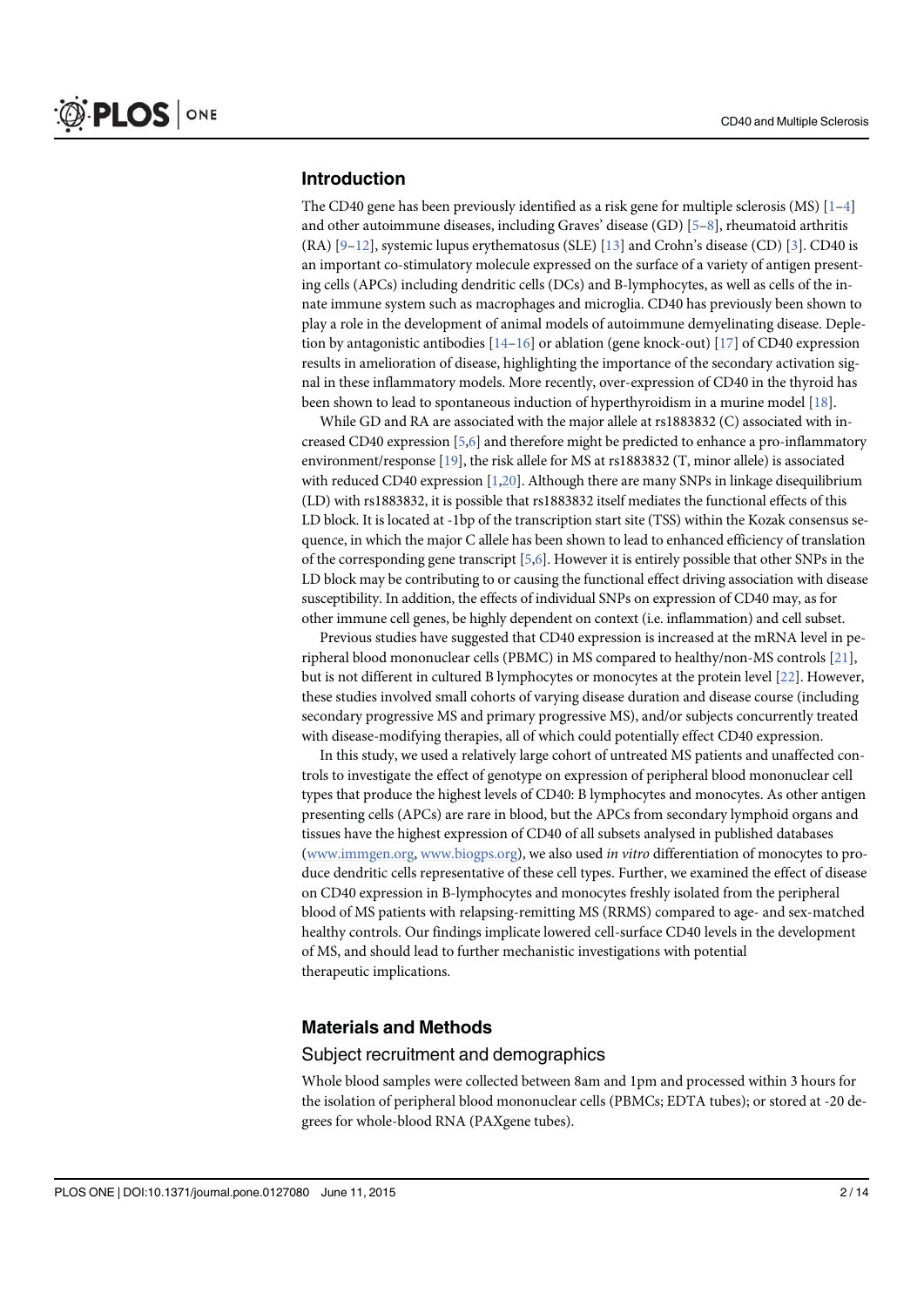MS patients were recruited according to the following criteria:—definite relapsing-remitting MS (RRMS) according to McDonald criteria or Clinically Isolated Syndrome (CIS), aged between and inclusive of 18–65 years, not currently on immunomodulatory therapy for MS, or none within in the last three months and no other concurrent autoimmune disease. In our cohort, MS patients were between the ages of 21 and 54 years (38.4± 7.7). The mean number of years from diagnosis at the time of sample collection was  $6.0 \pm 7.0$ . Neurological outcome was assessed using the Kurtzke Expanded Disability Status Scale (EDSS). The median EDSS was 2.0 (mean EDSS 1.9  $\pm$  1.6). There were 18 females and 3 males within our MS cohort. Unaffected controls were aged between and inclusive of 18–65 years of age and had no personal history of neurological disease or autoimmune disease. Two independent healthy control cohorts were used. Cohort 1 was composed of 56 females and 28 males, aged 37.46 (± 10.1) and cohort 2: 32 females and 17 males (entirety or subsection of cohort 2 used in figures as described). All MS patients and healthy controls recruited for this study were Caucasian.

# Ethics Statement

Ethical approval for this project was obtained from the Eastern Health Research Ethics Committee (Melbourne) and the Western Sydney Local Health District Human Ethics Committee. All participants provided written consent.

# Cell subset purification

Immune cell subsets were purified from PBMCs isolated from MS patients and controls by either Ficoll (GE Healthcare) or Histopaque (Invitrogen) density gradient separation. CD4, CD8, CD4+CD45RO+ and CD4+CD45RA+ T cells, T regulatory cells (Tregs) (CD4+CD25hi), B lymphocytes (CD19+) NK cells (CD3-CD56+), monocytes (CD14+), plasmacytoid dendritic cells (CD303+CD304+CD123+CD11c-) and myeloid dendritic cells (CD19+CD1c-hi) were purified using magnetic bead separation as previously described [23]. For monocyte subsets, a monocyte enrichment kit (StemCells) was used prior to CD14 purification as per the manufacturers' instructions (Human CD14 Microbeads, Miltenyi Biotec, Germany). Th1, Th2 and Th17 subsets were differentiated in vitro from CD4+CD45RA+ as previously described [24]. DC1 and DC2s were generated in vitro from monocytes by sequential incubation with IL-4 and GMCSF, LPS and either IFN $\gamma$  (DC1) or IFN $\beta$  (DC2) as previously described [23]. Purified subsets were stored in RLT buffer (Qiagen) or Cells-to-signal Buffer (Ambion) for subsequent RNA extraction. Purity of the cellular subsets was determined by flow cytometry.

#### Flow cytometric analysis

Fresh PBMC from MS patients and healthy controls were analysed by flow cytometry using flow cytometry antibodies purchased from Miltenyi Biotec (Germany), including CD14-PE (TUK4) and CD16-FITC (VEP13) for monocytes and CD19-FITC (LT19), IgG-PE (IS11- 3B2.2.3), IgD-PE (IgD26), CD27-PECy5 (M-T271), CD38-PE (IB6), and CD24-biotin (32D12/ anti-biotin-PerCP for B lymphocyte subsets. Regulatory B cells were identified as CD19+CD38hiCD24hi using CD19-FITC, CD38-PE and CD24-biotin/antibiotin-PerCp antibodies as described by the Mauri laboratory [25,26]. CD40 expression was determined in PBMCs or purified/cultured subsets by comparison of CD40-APC (HB14) or CD40-PE (HB14) to an isotype control (Mouse  $\lg G_1$  clone IS5-21F5). Labelled cells were analysed using a CyAn ADP analyzer (Beckman Coulter) and the data analysed using WEASEL v3.0.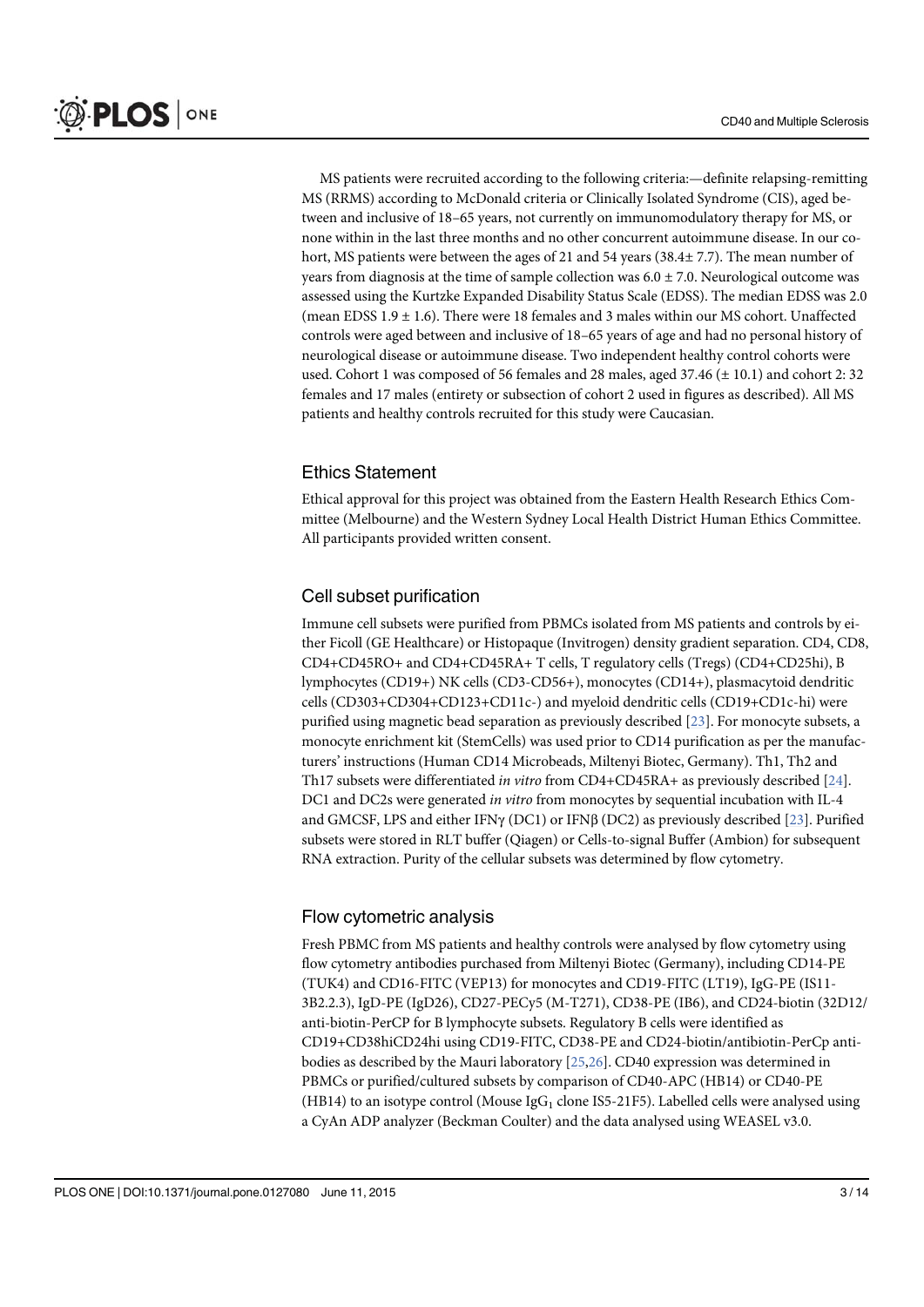#### Genotyping and gene expression of CD40

DNA was extracted from whole blood as previously described [1]. DNA was genotyped for rs1883832 using the Taqman SNP genotyping assay C\_11655119 (Applied Biosystems), or by restriction fragment length polymorphism: PCR amplification using oligonucleotides 5'- ACAGCAAGATGCGTCCCTAAAC- 3' and 5'- CTTCCCTTTCCTTCTCATTCCC- 3' followed by enzyme digestion with Nco1 (Promega), generating products of 114 bp and 226 bp for the C allele and 340 bp for the T allele at rs1883832.

RNA was extracted from purified cells using the RNeasy Mini Kit (Qiagen) including DNAse treatment. RNA from whole blood was collected using PAXgene blood RNA tubes (PreAnalytiX, Switzerland) and total mRNA extracted using the PAXgene Blood RNA Kit (Qiagen, Germany). Total expression of CD40 was determined by SYBR green qRT-PCR using the following primers- forward: 5' -GCAGGGGAGTCAGCAGA-3'; reverse: 5'-TTCCTTCCCTTT CCTTCTCA-3'; and the housekeeping gene GAPDH as previously described [20], or by next generation mRNA sequencing (RNA-Seq) analysis as previously described [27]. The percentage of CD40 transcript encoding the full-length protein (FL) was determined by PCR amplification of a cDNA region spanning CD40 exon 4 to exon 10 using primers:-forward 5' -CAGACACCATCTGCACCTGT-3' and reverse, 5'-AATTGATCTCCTGGGGT TCC-3'. Molarity of the largest splice form (~400bp, encoding the full-length isoform) as a proportion of all isoforms expressed was determined by electrophoresis and UV detection (Bioanalyzer, Agilent Technologies) as previously described [24]. The expression level of CD40 isoforms was determined for a series of immune cell subsets using RNAseq (annotated using Ensembl build GRCh37.62) as previously described [23].

#### Statistical Analysis

Statistical analysis was performed using GraphPad Prism 5. Comparisons between groups were made by unpaired t-test or Mann-Whitney U test as appropriate. Box and whisker plots depict maximum and minimum values, median and interquartile range.

#### **Results**

#### In peripheral blood immune cells, B-lymphocytes express the highest level of CD40 mRNA and protein

In our earlier work [20] we demonstrated that CD40 mRNA expression was genotype dependent in whole blood. Here we compared expression in cell subsets purified from blood to confirm the likely source of these differences in mRNA expression. As expected, of the common cell subsets found in blood, B-lymphocytes have the highest level of CD40 mRNA, with monocytes and dendritic cells also contributing (Fig 1). In an RNAseq analysis of immune cell subsets we previously conducted [28], several mRNA isoforms were identified in key subsets of immune cells, including transcript encoding the full length protein (dominant) and those lacking exon 5 and/or exon 6 that encode for the transmembrane region, resulting in the translation of soluble CD40 protein.

# Expression of the CD40 MS risk allele correlates with reduced CD40 levels on B-cells

B-lymphocytes from healthy controls and MS patients were analysed ex vivo for expression of surface CD40 protein using flow cytometry. B-lymphocytes were defined by forward and side scatter (FSC/SSC) and expression of CD19 on the cell surface, and B-lymphocyte subpopulations were defined by the presence or absence of the surface markers IgD and CD27.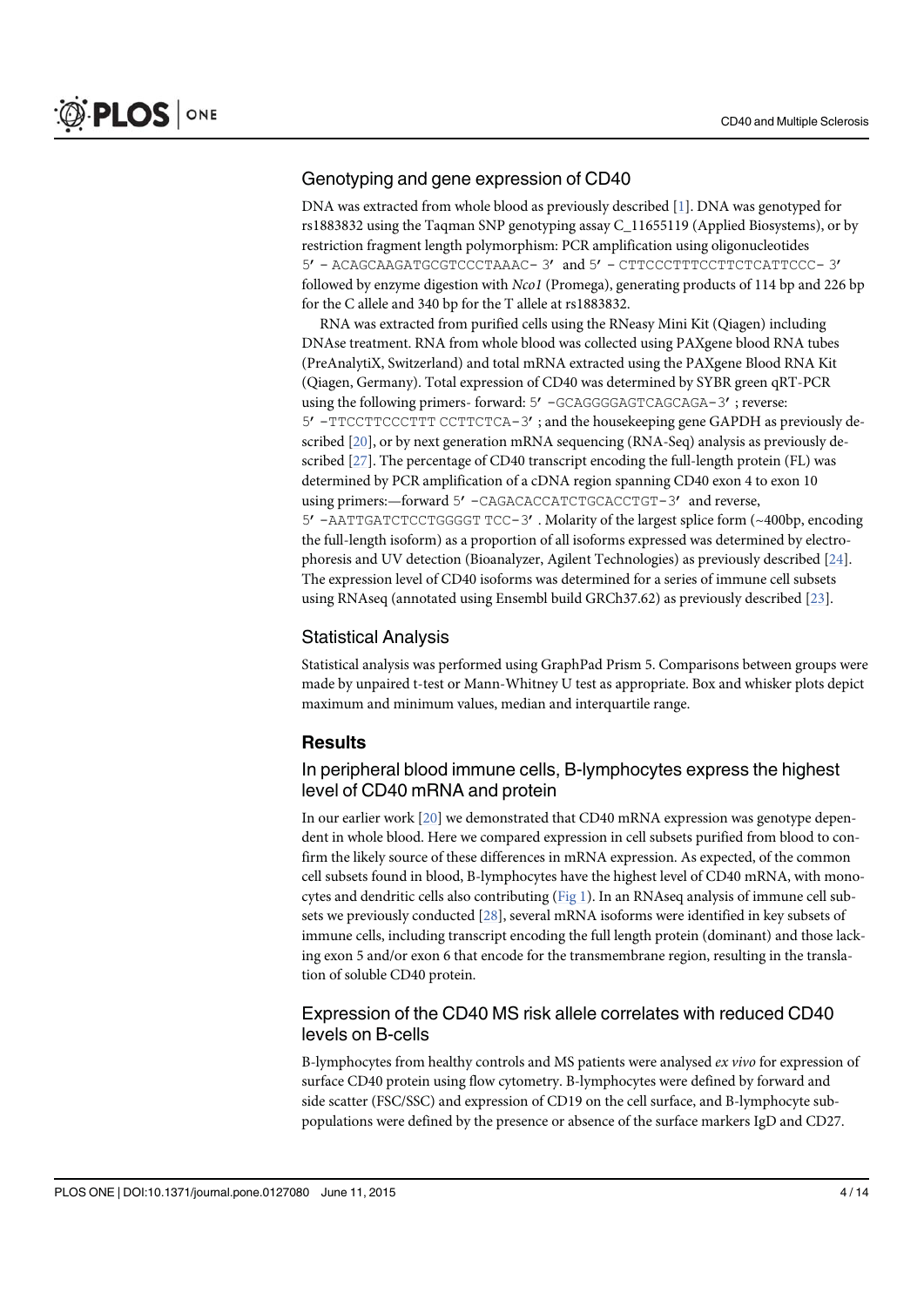



These were analysed for CD40 expression compared to an isotype control ( $Fig 2A$ ). Naïve B cells expressed significantly more CD40 on the cell surface compared to classical memory, IgM memory B and regulatory B lymphocyte subsets (Fig 2B). Total B-lymphocytes showed a genotype-dependent reduction in the surface expression of CD40 (Fig 2C); with homozygous CC individuals ( $n = 49$ ) expressing 30% more total CD40 on the cell surface compared to CT  $(n = 27; p = 0.0113)$  and TT  $(n = 10; p = 0.0216)$  individuals. The surface expression of CD40 on naïve B cells (CD19+IgD+CD27-) was not significantly associated with genotype ( $Fig 2D$ ; CC vs. CT p = 0.1715, CC vs. TT p = 0.0706), while classical memory B cells ( $Fig 2E$ , CD19+-IgD-CD27+) demonstrated a trend towards a genotype-dependent CD40 expression profile (CC vs. CT  $p = 0.0515$ ; CC vs. TT  $p = 0.0571$ ). No significant genotype-dependent expression effects were observed in total B cells (Fig 2F; CC vs. CT  $p = 0.2511$ ; CC vs. TT  $p = 0.3924$ )), naïve B cells (Fig 2G; CC vs. CT  $p = 0.5701$ , CC vs. TT  $p = 0.1271$ ) or classical memory B cells (Fig 2H; CC vs. CT p = 0.2511, CC vs. TT p = 0.3924) isolated from MS patients. In this study, the genotype effect on CD40 mRNA expression measured in whole blood by RNA-Seq did not reach significance (data not shown).

#### CD40 is under expressed on MS patient B-lymphocytes independent of the CD40 risk allele effect

Comparison of B lymphocyte expression of CD40 in MS patients failed to show a significant effect of genotype on surface CD40 expression levels in total B lymphocytes (Fig 2F), naïve B lymphocytes (Fig 2G) or classical memory B lymphocytes (Fig 2H). However, comparison of cell surface CD40 expression on B-lymphocytes between healthy controls and MS patients (Fig 3) showed that CD40 expression was significantly lower in MS patients compared to healthy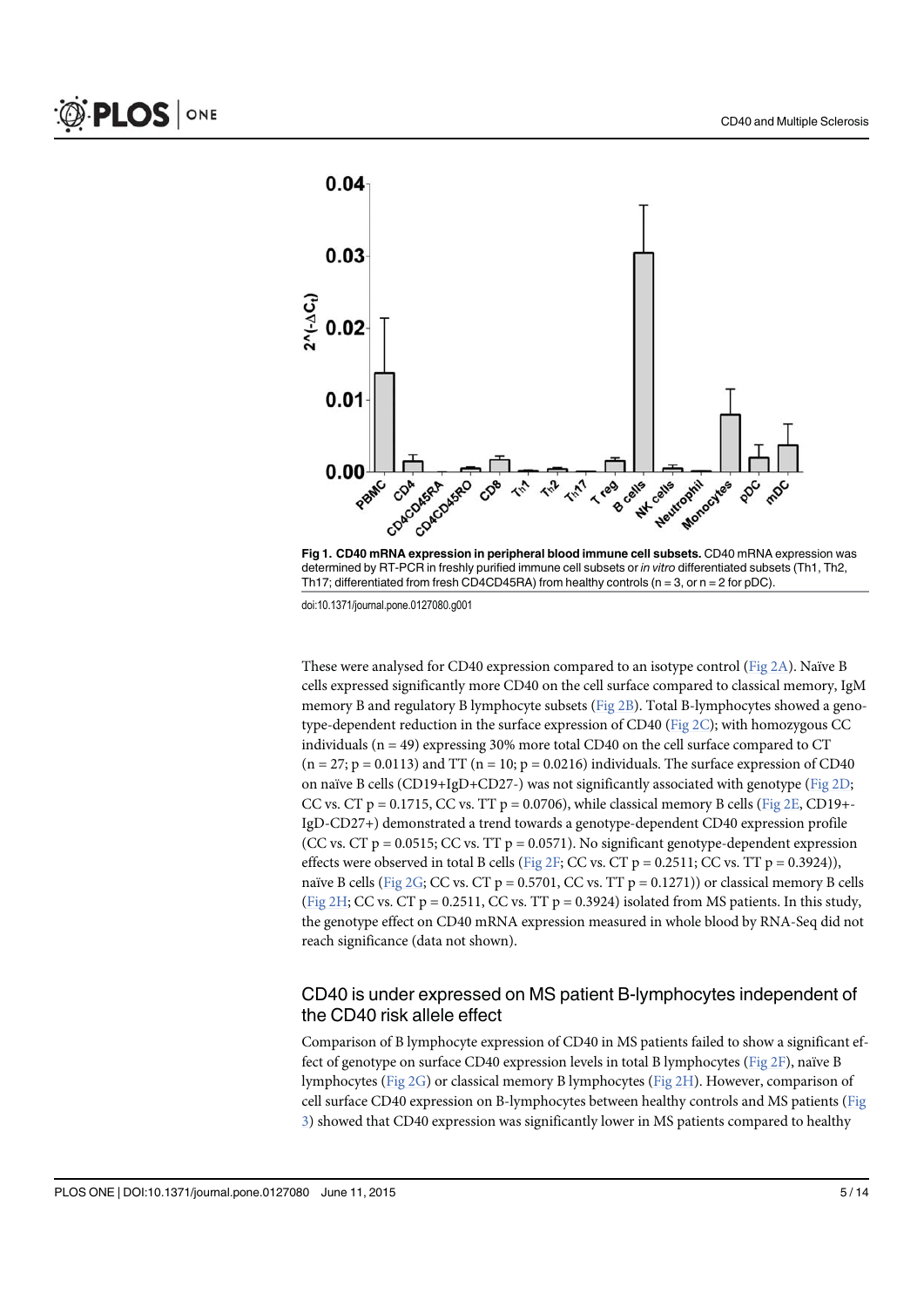

Fig 2. Genotype dependent CD40 protein expression in peripheral B-lymphocyte subsets of MS patients and healthy controls. B lymphocyte subsets from healthy controls (n = 86) and MS patients (n = 21) were identified by flow cytometry (A) and CD40 expression determined relative to an isotype control (relative fluorescence intensity; RFI). Regulatory B cells were identified as CD19+CD38hiCD24hi (data not shown) (B). Association of rs1883832 genotype with CD40 expression in healthy controls (CC = 49, CT = 27, TT = 10) was examined in total B lymphocytes (C), naïve B-lymphocytes (D) and classical memory B-lymphocytes (E), and in total B lymphocytes (F), naïve B lymphocytes (G) and classical B lymphocytes (H) of MS patients (CC = 12, CT = 7, TT = 2). p values were determined by Mann-Whitney U test comparison of each group.

controls in all CD19+ B-lymphocytes ( $Fig 3A$ ; p <0.0001), as well as in the naïve B lymphocytes\ (Fig 3C; p <0.0001), classical memory B-lymphocyte (Fig 3D; p = 0.0001) and IgM memory B lymphocyte subsets (Fig  $3E$ ; p = 0.0004). A subset comparison of patients and unaffected controls homozygous for the rs1883832 C allele (CC) also demonstrated a significant decrease in CD40 expression on the total B—lymphocytes of MS patients compared to controls (Fig  $3B$ ; p <0.0001) The relative proportions of total B-lymphocytes and subsets as a percentage of total white cells were not affected by genotype or phenotype (data not shown).

# CD40 is expressed at significantly lower levels in "classical" monocytes compared to "intermediate" and "non-classical" monocytes

Monocytes from MS patients and healthy controls defined by FSC/SSC profiles and CD14 positivity were analysed for expression of CD40. Classical monocytes were defined as CD14 +CD16-, intermediate monocytes as CD14+CD16+, and non-classical monocytes as CD14low, CD16++ (Fig 4A). The proportion of monocytes and the individual monocyte subtypes were not affected by risk-genotype or phenotype (data not shown). CD14+ CD16- classical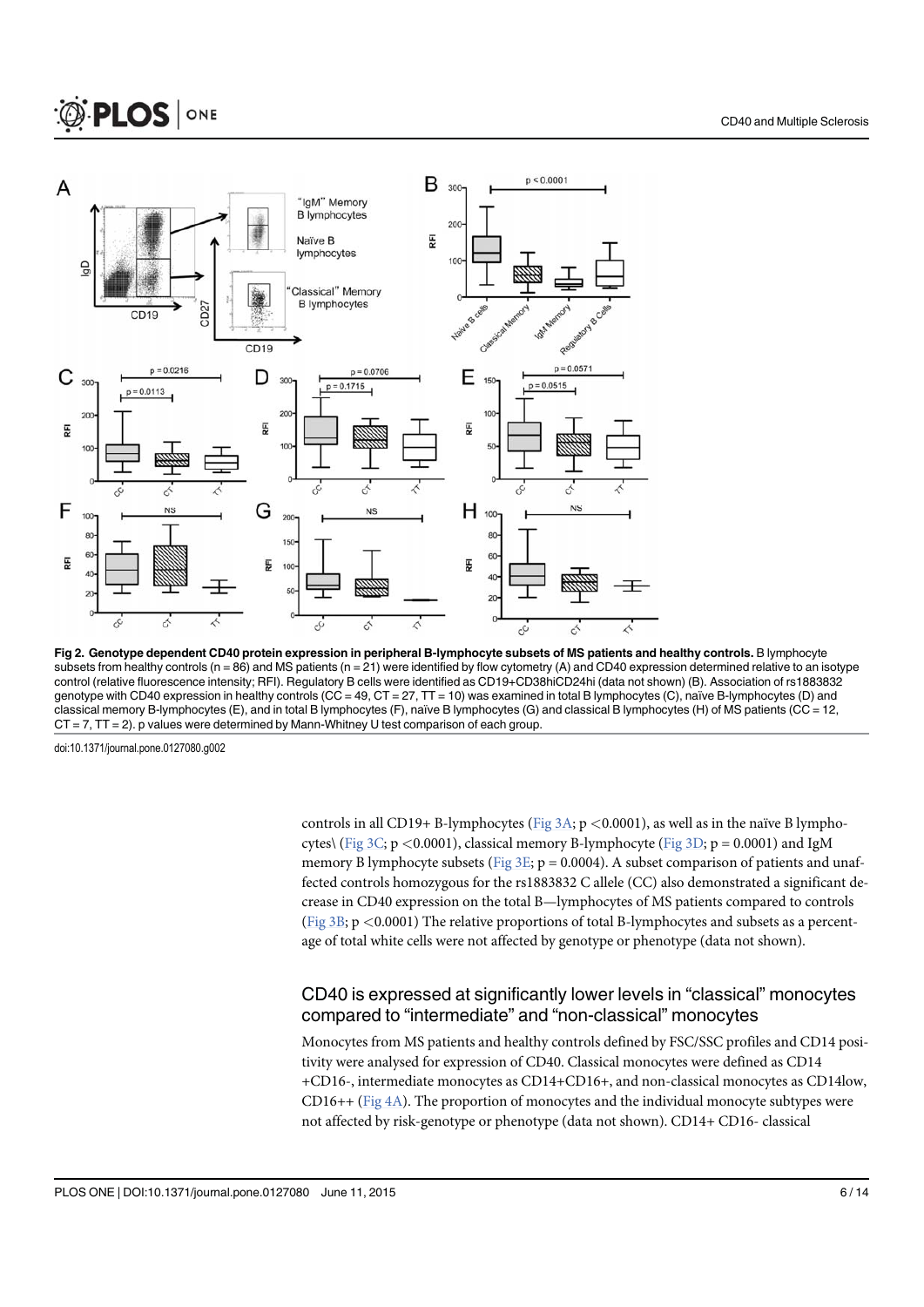





Fig 3. CD40 protein is under- expressed in B lymphocytes of MS patients. B lymphocyte subsets from healthy controls (n = 86) and MS patients (n = 24) were identified by flow cytometry and CD40 expression determined relative to an isotype control (relative fluorescence intensity; RFI). Surface levels of CD40 were compared in total B-lymphocytes (A), B lymphocytes from rs1883832 CC individuals (B; n = 49 healthy controls, n = 12 MS patients), naïve B lymphocytes (C), classical memory B lymphocytes (D) and IgM memory B lymphocytes (E). P-values were determined using Mann—Whitney test.



Fig 4. Genotype dependent CD40 protein expression in peripheral monocyte subsets of MS patients and healthy controls. Monocyte subsets were identified by flow cytometry (A) and CD40 expression determined relative to an isotype control (relative fluorescence intensity; RFI) (B). Association of rs1883832 genotype with CD40 expression was examined in classical CD14+CD16- (C), intermediate CD14+CD16+ (D) and non-classical CD14lowCD16+ + monocytes (E) from healthy controls (CC = 49, CT = 27, TT = 10), and classical CD14+CD16- (F), intermediate CD14+CD16+ (G) and non-classical CD14lowCD16++ monocytes (H) from MS patients (CC = 12, CT = 7, TT = 2). P—values were determined by Mann-Whitney test.

doi:10.1371/journal.pone.0127080.g004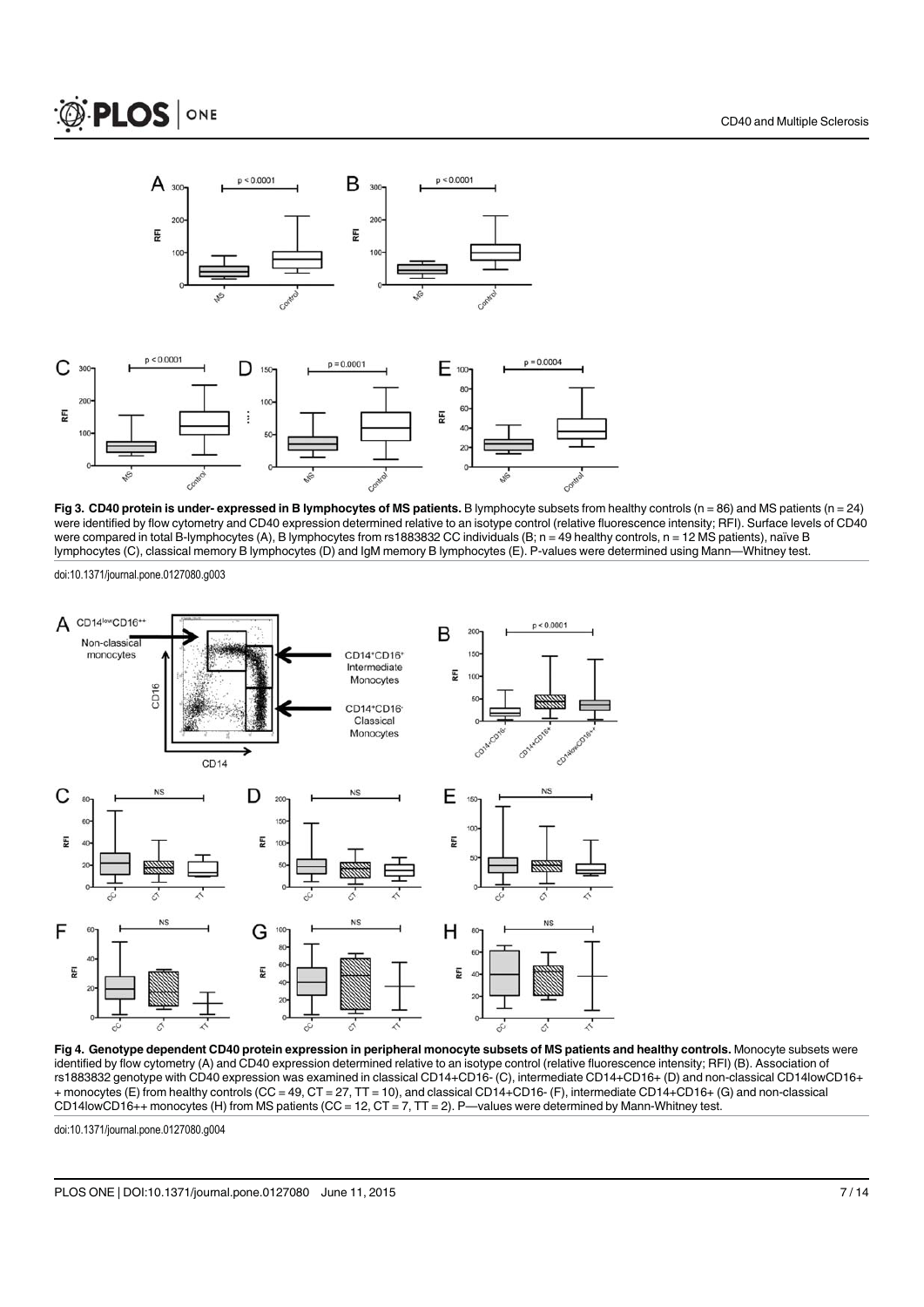

Fig 5. CD40 expression is higher in differentiated dendritic cell subsets. CD40 expression was determined in freshly purified immune cell subsets (B cells, monocytes) or in vitro differentiated dendritic cells (DC1, DC2) from healthy controls. Gene expression by RT-PCR (A; n = 49) and relative fluorescence intensity (RFI) by flow cytometry (B; n = 41) are shown; \*significantly different from monocytes and DCs; \*\*significantly different from B cells and monocytes (A) or from monocytes (B); p < 0.05 by Mann-Whitney test.

monocytes expressed significantly lower levels of CD40 on the cell surface compared to the intermediate and non-classical monocyte subtypes in both healthy controls and MS (Fig 4B).

#### CD40 expression is not significantly affected by genotype or phenotype in monocyte subsets

There was no significant difference in the level of CD40 expression in monocytes between MS and controls (Fig  $4C$ ). In addition, there were no genotype-dependent effects on CD40 expression in healthy controls (Fig 4D).

#### The CD40 MS risk-allele is under expressed in dendritic cell subsets

Dendritic cells are the major antigen presenting cells. However, DCs from whole blood are not typical of those in the secondary lymphoid organs and tissues, which are thought to drive T cell activation in autoimmune diseases [29]. Fortunately DCs representative of tissue DCs can be differentiated from monocytes, and have been verified as inflammatory (DC1) or tolerogenic (DC2) on the basis morphology and IL12p40 and IL10 mRNA and protein expression  $[23]$ . These DCs express much higher levels of CD40 mRNA and protein than monocytes and B cells (Fig 5). In these cells, CD40 expression was genotype dependent, with reduced expression of the risk allele at the mRNA level in DC2s (Fig  $6A$ ,  $p < 0.011$ ) and at the protein level in both DC phenotypes (Fig 6B; p < 0.0047, DC1s; p < 0.0043, DC2s).

#### Lower proportions of the full-length isoform from the CD40 MS risk-allele

Greater splicing of the CD40 risk allele was evident with a lower percentage of the full length mRNA isoform expressed in DCs and monocytes compared to expression levels in DC carrying at least one protective allele (Fig 7;  $p < 0.0020$ , monocytes;  $p < 0.0014$ , DC1s;  $p < 0.0026$ , DC2s). A similar trend was evident in whole blood in healthy controls (CC > CT; p < 0.13) and MS ( $CT > TT$ ;  $p < 0.056$ ; Fig 8). As CD40 isoform usage was affected by the MS risk genotype, we sought common SNPs located between exon 4 and exon 8 that might affect splicing. All SNPs identified as inherited in strong LD with rs6074022 in the 1000 genome project and located between exon 4 and exon 8 (rs73115010, rs66815221, rs73622651, rs6074028,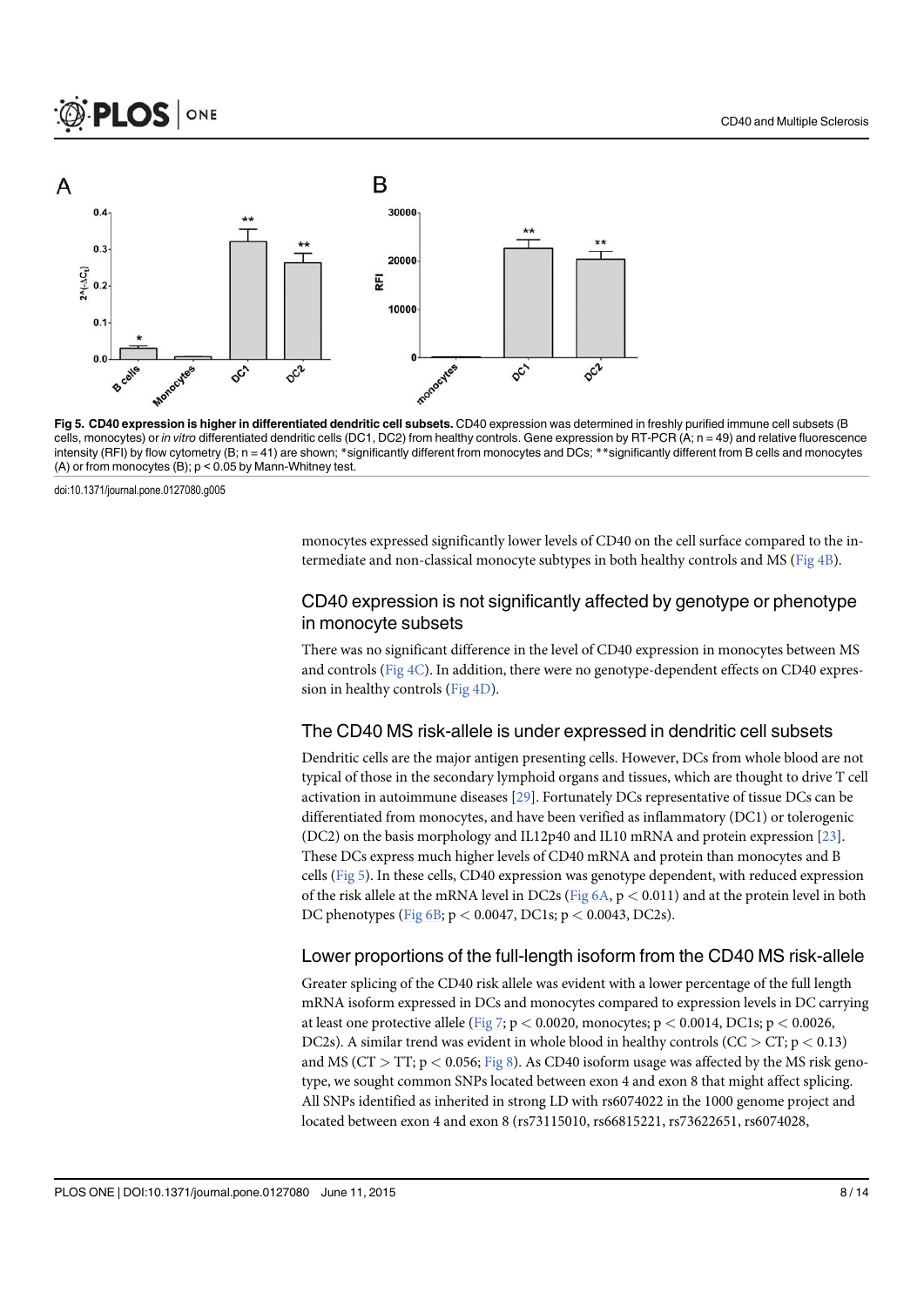

Fig 6. The CD40 risk allele is under expressed in dendritic cell subsets. Association of rs1883832 genotype with CD40 expression was determined in in vitro differentiated dendritic cells (DC1, DC2) from healthy controls (non-carriers, CC, or carriers, CT/TT, of the risk allele). Gene expression by RT-PCR (A;  $n = 49$ ) and relative fluorescence intensity (RFI) by flow cytometry (B;  $n = 41$ ) are shown; p values by Mann-Whitney test.



Fig 7. Lower proportions of the full-length isoform expressed from the CD40 risk allele in monocytes and dendritic cells. Association of rs1883832 genotype (CC, TC, TT) with the proportion of full-length isoform of CD40 (%FL) expressed in in vitro differentiated dendritic cells (DC1, DC2) from healthy controls  $(n = 49)$ . Molar ratios of isoforms were quantitated by RT-PCR and amplification of a region spanning CD40 exon 4–10, followed by electrophoretic separation and fluorescent detection (Bioanalyzer, Agilent); p values by Mann-Whitney test.

doi:10.1371/journal.pone.0127080.g007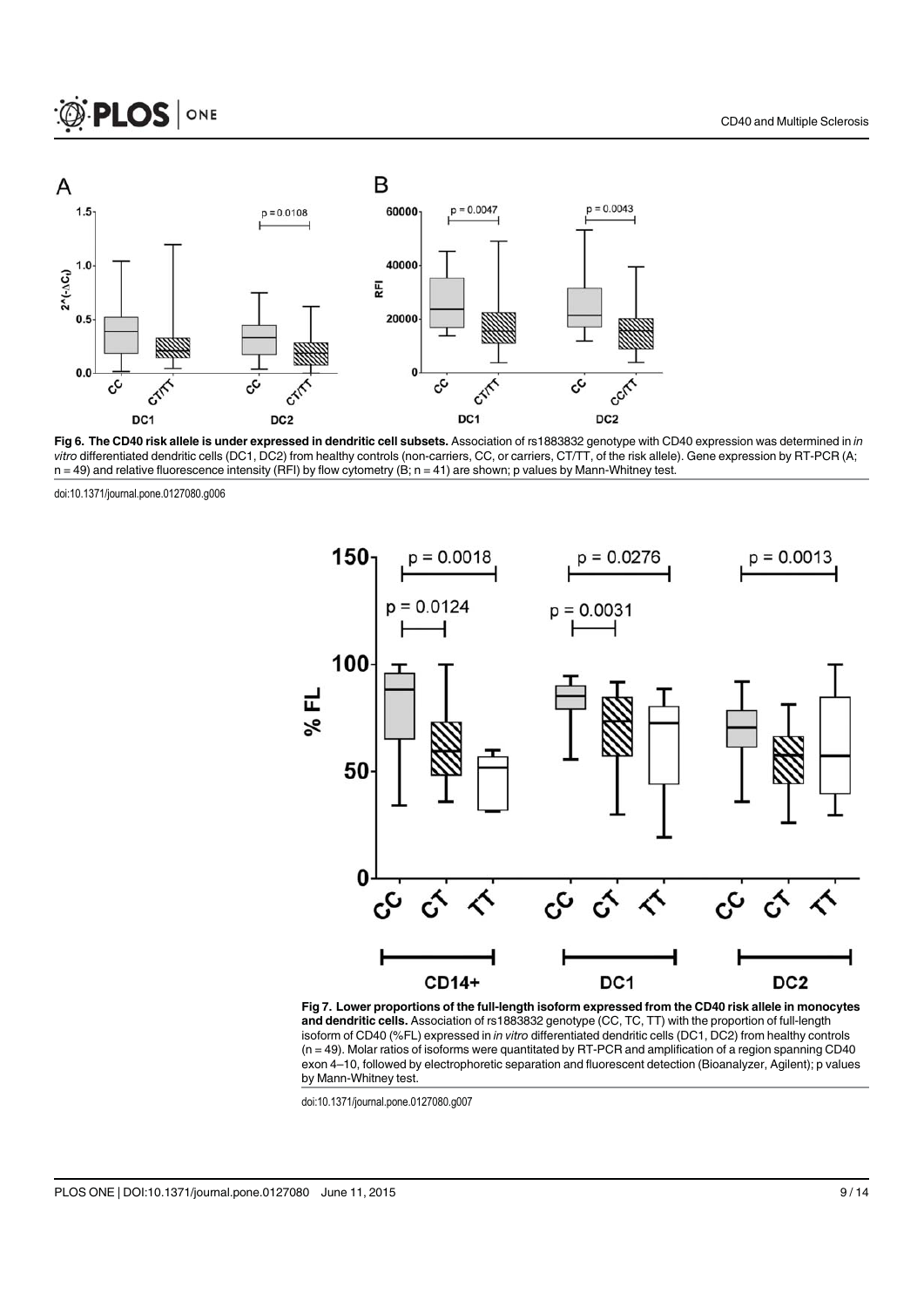

Fig 8. Proportions of the full-length isoform expressed from the CD40 risk allele in whole blood. Association of rs1883832 genotype (CC, TC, TT) with the proportion of full-length isoform of CD40 (%FL) expressed in whole blood from healthy controls (A; n = 38) and MS (B; n = 32). Molar ratios of isoforms were quantitated by RT-PCR and amplification of a region spanning CD40 exon 4–10, followed by electrophoretic separation and fluorescent detection (Bioanalyzer, Agilent). Trends were observed for CC > CT in controls (p < 0.13) and for CT > TT in MS, (p < 0.056); p values by Mann-Whitney test.

rs3746821, rs11569333) were intronic and in regions unlikely to affect splicing, as assessed with the Human Splicing Finder tool [30]. The minor allele frequency of the exonic SNPs from exon 4 to exon 8 was less than 4%, so unlikely to be driving the genotype association. This included 3 SNPS (rs369901991, rs371997367, rs144600981) calculated in Ensembl to potentially affect splicing.

#### **Discussion**

In this study we show an MS risk genotype-dependent reduction of CD40 cell-surface protein in B-lymphocytes and polarised dendritic cells. This is paralleled by lower levels of CD40 mRNA production from the risk genotype in these cells, and an increased relative proportion of isoforms encoding the secreted form of CD40. In addition, and for the first time, we show that the level of CD40 protein expression is significantly reduced in B-lymphocytes isolated from MS patients compared to healthy controls, independent of risk genotype. This is consistent with our previous findings that whole blood CD40 mRNA was reduced in carriers of the risk genotype, and that the effect of genotype on expression was enhanced in MS [20]. These results also point towards additional factors leading to the down-regulation of CD40 protein expression in MS patients besides CD40 genotype, and thus implicate lower cell surface CD40 protein expression in the complex pathogenesis of MS.

However, our findings are in contrast to previous studies that have shown no difference in either the mRNA or protein levels of CD40 expression between MS patients and controls [21,22]. These previous cohorts were of varying disease phenotype, including patients in the progressive phase of disease, varying relapse status and with a wider range of disease duration [21,22] possibly capturing, at least for those with relapse, a more inflammatory state with concomitantly higher CD40 expression, thus masking the reduced CD40 expression we observed in our cohort of patients with stable relapsing-remitting disease.

The opposite genetic association of CD40 rs1883832 with increased susceptibility to MS, but with protection from RA and GD are intriguing and point to distinct roles for CD40 in the pathogenic processes in these autoimmune diseases. Our studies here and previously [20], as well as studies in RA and GD [5,6] have consistently demonstrated an association of the T allele with reduced CD40 expression. The association of protection from RA and GD with lower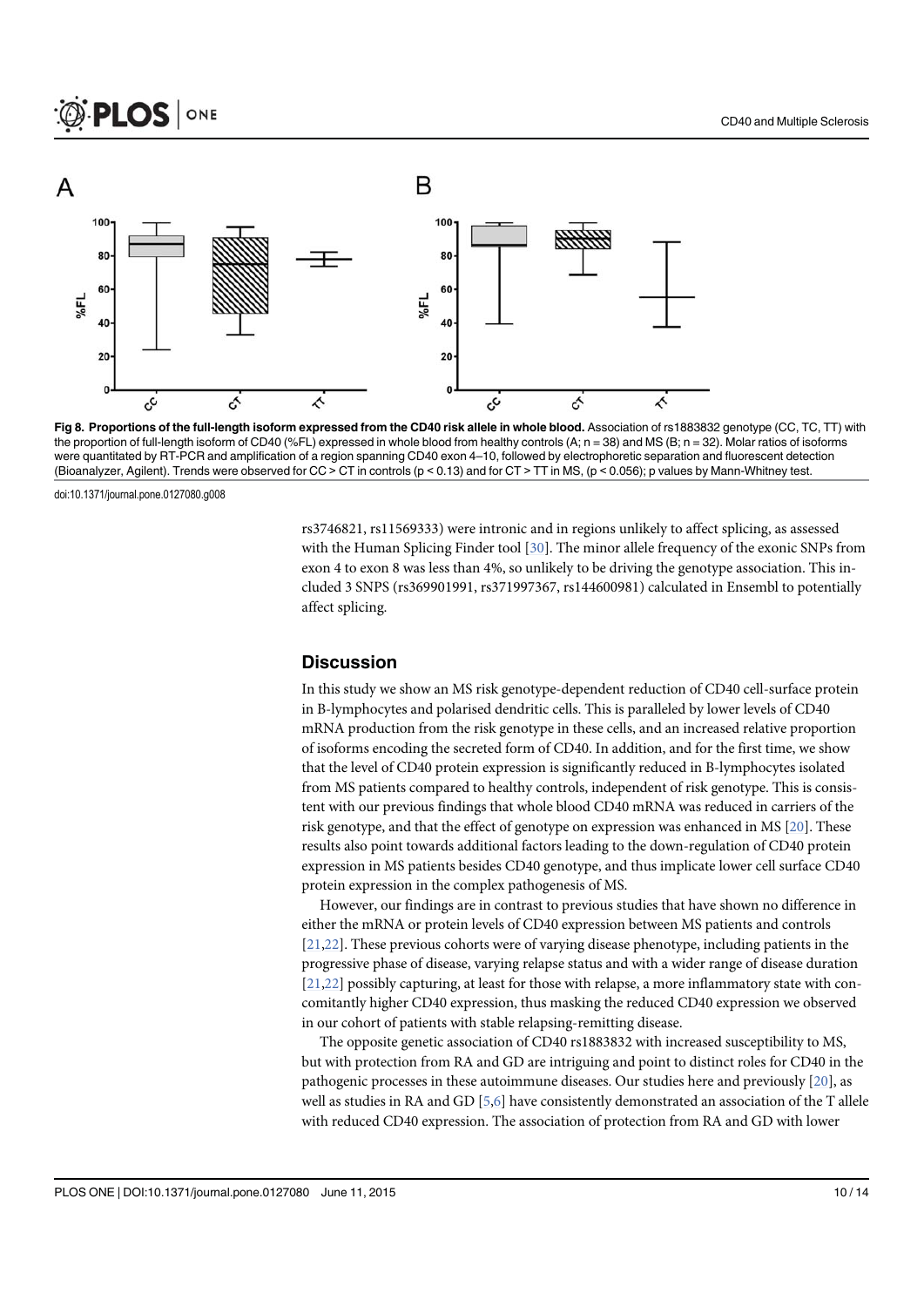expression of a T cell activation gene fits with a primarily costimulatory role of CD40 supporting the autoimmune inflammatory process, and supported by animal models in which CD40 inhibition reduces inflammation. In contrast, the association of protection from MS with higher expression of CD40 may suggest that these inflammatory processes are protective in MS, and/or that thymic tolerogenic processes mediated by CD40 are of greater importance in protection from MS than CD40-mediated autoimmune inflammatory processes are in disease initiation or propagation.

It is intriguing that Epstein Bar virus (EBV), long implicated in MS pathogenesis [31], encodes a homologue of human CD40, This protein is expressed in infected B cells, and constitutively signals, promoting B cell proliferation [32]. Relative susceptibility to EBV may be dependent on competition between human and EBV CD40/CD40L signaling. Notably though, a genome wide association study of SNPs with EBNA-1 antibody levels did not implicate CD40 [33]. This would suggest any CD40 genotype associations with EBV susceptibility, or EBV contribution to MS, may be independent of EBNA-1 antibody levels.

Tolerogenic responses mediated by CD40 stimulation include naïve B lymphocyte- mediated stimulation of T cells leading to the expansion of regulatory T cells [34]. In addition, naïve B lymphocytes (and regulatory B cells found within the naïve B lymphocyte pool) have been shown to produce regulatory cytokines such as IL-10 upon stimulation with CD40L [35]. In addition to these peripheral immunoregulatory mechanisms, cortical and medullary thymic epithelial cells (cTECS and mTECs) express functional CD40 [36], which has been shown to be essential for the establishment of the mTEC microenvironment leading to tolerance to self-antigens [37]. The role of Vitamin D/UVR driven immunomodulation [38,39], mediated by APCs, may also provide an additional link between reduced CD40 expression and increased MS risk, with under-expression of CD40 by DCs leading to the failure of the protective effects of increased Vitamin D/UVR.

A decrease in CD40 expression by these cell types could plausibly lead to a failure of tolerance/immunomodulatory mechanisms mediated by CD40 stimulation, and by extension, a failure of protection from the development of MS in subsequent years.

While CD40 expression is known to be increased in thyroid tissue in GD [40], no examination has been made of either the genotype-dependent effects of CD40 expression in GD patients, or CD40 expression by peripheral immune cells in the context of disease. In SLE, a riskgenotype dependent correlation in CD40 expression level in B lymphocytes has been identified, present in both patients and healthy controls [13], however there is no apparent genotype-independent effect in CD40 expression levels between SLE patients and healthy controls. Certainly, the genotype-independent decrease in CD40 expression by peripheral immune cells in MS is a unique and novel finding, and leads to many questions as to the reasons for this decrease, as well as the subsequent effects. Is this decrease a result of "exhaustion" of CD40 expression in MS similar to that of CD8 "exhaustion" in chronic viral infection [41], or is it a result of homeostatic down-regulation in the context of inflammation?

The absence of a known genetic variant in the exon 4 to 8 region that would drive the observed risk genotype dependent splicing differences could indicate that either a novel variant exists which has yet to be included in the 1000genome and ensemble databases, or that mRNA splicing is regulated from outside this region, as has been described for other genes  $[42]$ . Although increased production of soluble isoforms could be expected to reduce signaling through reducing both cell surface expression and offering alternative ligand binding, soluble receptors have also been shown to potentially increase signaling through increasing the half-life of ligands (e.g. potentially for soluble CD40L)  $[43]$ , and further work is required to ascertain if soluble CD40 levels are indeed relatively increased in MS patients, as these data suggest. The net effect of the risk haplotype on expression may actually a be gain of function.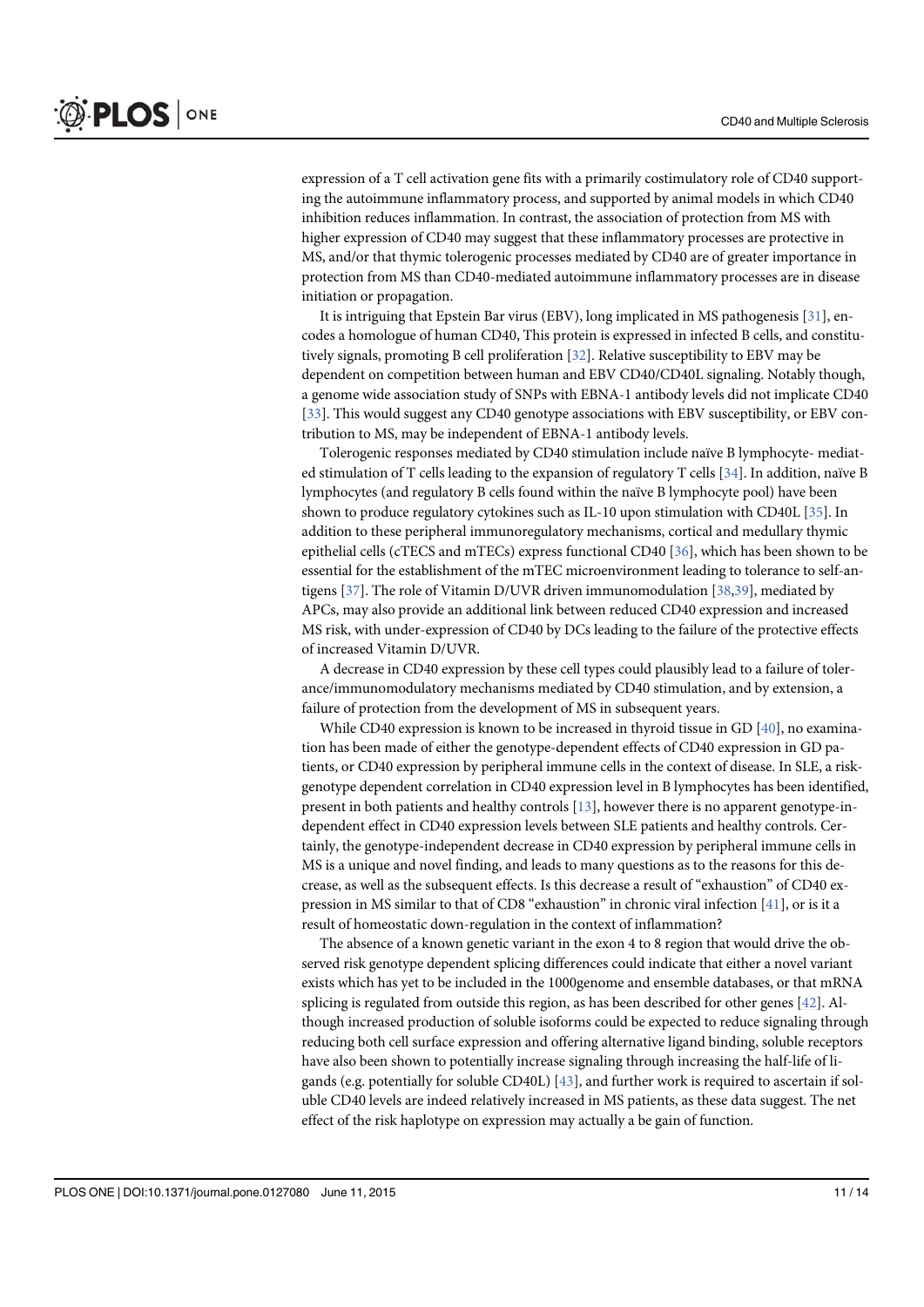Further work is needed to understand the consequences of decreased CD40 expression on B lymphocyte and dendritic cells in antiviral/immunoregulatory functions in demyelinating disease, and what drives reduced expression of CD40 in B lymphocytes in established MS. Defining the genotype-independent but disease-dependent changes in B lymphocyte and dendritic cell CD40 levels identified in this study could uncover protective roles for CD40 in MS that fundamentally distinguish its pathogenesis from that of other autoimmune diseases.

# Acknowledgments

The members of the ANZgene Consortium are: Alan Baxter (James Cook University, Townsville, Australia), Allan G Kermode (Sir Charles Gairdner Hospital, Perth, Australia), Bruce Taylor (Menzies Research Institute Tasmania, University of Tasmania, Hobart, Australia), David R Booth (ANZgene Consortium Chair) (Westmead Millennium Institute, University of Sydney, Sydney, Australia) david.booth@sydney.edu.au, Deborah Mason (Canterbury District Health Board, Christchurch, New Zealand), Graeme J Stewart (Westmead Millennium Institute, University of Sydney, Sydney, Australia), Helmut Butzkueven (University of Melbourne, Melbourne, Australia), Jac Charlesworth (Menzies Research Institute Tasmania, University of Tasmania, Hobart, Australia), James Wiley (Florey Institute of Neuroscience and Mental Health, University of Melbourne, Melbourne, Australia), Jeannette Lechner- Scott (Hunter Medical Research Institute, Newcastle, Australia), Judith Field (Florey Institute of Neuroscience and Mental Health, University of Melbourne, Melbourne, Australia), Lotti Tajouri (Bond University, Gold Coast, Australia), Lyn Griffiths (Griffith Institute of Health and Medical Research, Griffith University, Gold Coast, Australia), Mark Slee (School of Medicine, Flinders University of South Australia, Adelaide, Australia), Matthew A Brown (University of Queensland Diamantina Institute, Translational Research Institute, Brisbane, Australia), Pablo Moscato (Hunter Medical Re- search Institute, Newcastle, Australia), Rodney J Scott (Hunter Medical Research Institute, Newcastle, Australia), Simon Broadley (School of Medicine, Griffith University, Gold Coast, Australia), Steve Vucic (Westmead Millennium Institute, University of Sydney, Sydney, Australia), Trevor Kilpatrick (University of Melbourne, Melbourne, Australia), William M Carroll (Sir Charles Gairdner Hospital, Perth, Australia).

We thank individuals with MS in Australia for supporting this research and all investigators of the study who have contributed to the recruitment of MS patients.

# Author Contributions

Conceived and designed the experiments: JF GS GP TK HB DB. Performed the experiments: JF FS SS LJ MG LL FM. Analyzed the data: JF FS LJ FM. Contributed reagents/materials/analysis tools: JF SS GP GS TK HB DB. Wrote the paper: JF FM TK HB DB.

#### References

- 1. ANZgene. (2009) Genome-wide association study identifies new multiple sclerosis susceptibility loci on chromosomes 12 and 20. Nat Genet 41: 824–828. doi: 10.1038/ng.396 PMID: 19525955
- 2. Sawcer S, Hellenthal G, Pirinen M, Spencer CC, Patsopoulos NA, Moutsianas L, et al. (2011) Genetic risk and a primary role for cell-mediated immune mechanisms in multiple sclerosis. Nature 476: 214–219. doi: 10.1038/nature10251 PMID: 21833088
- 3. Blanco-Kelly F, Matesanz F, Alcina A, Teruel M, Diaz-Gallo LM, Gomez-Garcia M, et al. (2010) CD40: novel association with Crohn's disease and replication in multiple sclerosis susceptibility. PLoS ONE 5: e11520. doi: 10.1371/journal.pone.0011520 PMID: 20634952
- 4. Sokolova EA, Malkova NA, Korobko DS, Rozhdestvenskii AS, Kakulya AV, Khanokh EV, et al. (2013) Association of SNPs of CD40 Gene with Multiple Sclerosis in Russians. PLoS ONE 8: e61032. doi: 10. 1371/journal.pone.0061032 PMID: 23613777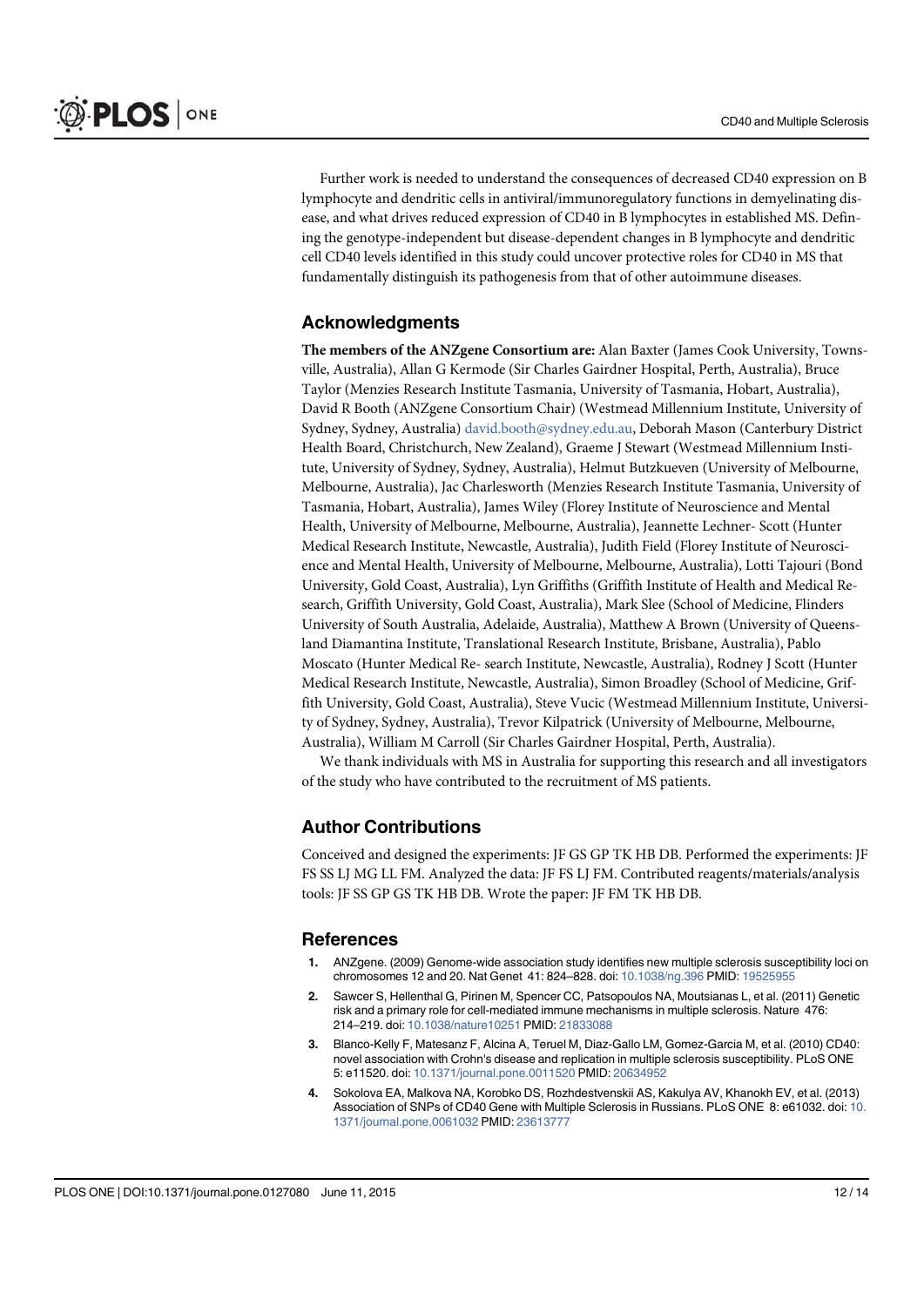- 5. Jacobson EM, Huber AK, Akeno N, Sivak M, Li CW, Concepcion E, et al. (2007) A CD40 Kozak sequence polymorphism and susceptibility to antibody-mediated autoimmune conditions: the role of CD40 tissue-specific expression. Genes Immun 8: 205–214. PMID: 17344890
- 6. Jacobson EM, Concepcion E, Oashi T, Tomer Y (2005) A Graves' disease-associated Kozak sequence single-nucleotide polymorphism enhances the efficiency of CD40 gene translation: a case for translational pathophysiology. Endocrinology 146: 2684-2691. PMID: 15731360
- Yang J, Qin Q, Yan N, Zhu YF, Li C, Yang XJ, et al. (2012) CD40 C/T(-1) and CTLA-4 A/G(49) SNPs are associated with autoimmune thyroid diseases in the Chinese population. Endocrine 41: 111–115. doi: 10.1007/s12020-011-9510-1 PMID: 21866398
- 8. Li M, Sun H, Liu S, Yu J, Li Q, Liu P, et al. (2012) CD40 C/T-1 polymorphism plays different roles in Graves' disease and Hashimoto's thyroiditis: a meta-analysis. Endocr J 59: 1041–1050. PMID: 22863718
- 9. Raychaudhuri S, Remmers EF, Lee AT, Hackett R, Guiducci C, Burtt NP, et al. (2008) Common variants at CD40 and other loci confer risk of rheumatoid arthritis. Nat Genet 40: 1216–1223. doi: 10.1038/ ng.233 PMID: 18794853
- 10. Orozco G, Eyre S, Hinks A, Ke X, Wilson AG, Bax DE, et al. (2010) Association of CD40 with rheumatoid arthritis confirmed in a large UK case-control study. Ann Rheum Dis 69: 813-816. doi: 10.1136/ ard.2009.109579 PMID: 19435719
- 11. van der Linden MP, Feitsma AL, le Cessie S, Kern M, Olsson LM, Raychaudhuri S, et al. (2009) Association of a single-nucleotide polymorphism in CD40 with the rate of joint destruction in rheumatoid arthritis. Arthritis Rheum 60: 2242–2247. doi: 10.1002/art.24721 PMID: 19644859
- 12. Li G, Diogo D, Wu D, Spoonamore J, Dancik V, Franke L, et al. (2013) Human Genetics in Rheumatoid Arthritis Guides a High-Throughput Drug Screen of the CD40 Signaling Pathway. PLoS Genet 9: e1003487. doi: 10.1371/journal.pgen.1003487 PMID: 23696745
- 13. Vazgiourakis VM, Zervou MI, Choulaki C, Bertsias G, Melissourgaki M, Yilmaz N, et al. (2011) A common SNP in the CD40 region is associated with systemic lupus erythematosus and correlates with altered CD40 expression: implications for the pathogenesis. Ann Rheum Dis 70: 2184–2190. doi: 10. 1136/ard.2010.146530 PMID: 21914625
- 14. Gerritse K, Laman JD, Noelle RJ, Aruffo A, Ledbetter JA, Boersma WJ, et al. (1996) CD40-CD40 ligand interactions in experimental allergic encephalomyelitis and multiple sclerosis. Proc Natl Acad Sci U S A 93: 2499–2504. PMID: 8637903
- 15. Boon L, Brok HP, Bauer J, Ortiz-Buijsse A, Schellekens MM, Ramdien-Murli S, et al. (2001) Prevention of experimental autoimmune encephalomyelitis in the common marmoset (Callithrix jacchus) using a chimeric antagonist monoclonal antibody against human CD40 is associated with altered B cell responses. J Immunol 167: 2942–2949. PMID: 11509643
- 16. Kim DY, Hong GU, Ro JY (2011) Signal pathways in astrocytes activated by cross-talk between of astrocytes and mast cells through CD40-CD40L. J Neuroinflammation 8: 25. doi: 10.1186/1742-2094-8- 25 PMID: 21410936
- 17. Becher B, Durell BG, Miga AV, Hickey WF, Noelle RJ (2001) The clinical course of experimental autoimmune encephalomyelitis and inflammation is controlled by the expression of CD40 within the central nervous system. J Exp Med 193: 967-974. PMID: 11304557
- 18. Huber AK, Finkelman FD, Li CW, Concepcion E, Smith E, Jacobson E, et al. (2012) Genetically driven target tissue overexpression of CD40: a novel mechanism in autoimmune disease. J Immunol 189: 3043–3053. doi: 10.4049/jimmunol.1200311 PMID: 22888137
- 19. Barbe-Tuana FM, Klein D, Ichii H, Berman DM, Coffey L, Kenyon NS, et al. (2006) CD40-CD40 ligand interaction activates proinflammatory pathways in pancreatic islets. Diabetes 55: 2437–2445. PMID: 16936191
- 20. Gandhi KS, McKay FC, Cox M, Riveros C, Armstrong N, Heard RN, et al. (2010) The multiple sclerosis whole blood mRNA transcriptome and genetic associations indicate dysregulation of specific T cell pathways in pathogenesis. Hum Mol Genet 19: 2134-2143. doi: 10.1093/hmg/ddq090 PMID: 20190274
- 21. Huang WX, Huang P, Hillert J (2000) Systemic upregulation of CD40 and CD40 ligand mRNA expression in multiple sclerosis. Mult Scler 6: 61–65. PMID: 10773848
- 22. Buck D, Kroner A, Rieckmann P, Maurer M, Wiendl H (2006) Analysis of the C/T(-1) single nucleotide polymorphism in the CD40 gene in multiple sclerosis. Tissue Antigens 68: 335–338. PMID: 17026470
- 23. Shahijanian F, Parnell GP, McKay FC, Gatt PN, Shojoei M, O'Connor KS, et al. (2014) The CYP27B1 variant associated with an increased risk of autoimmune disease is underexpressed in tolerizing dendritic cells. Hum Mol Genet 23: 1425–1434. doi: 10.1093/hmg/ddt529 PMID: 24158849